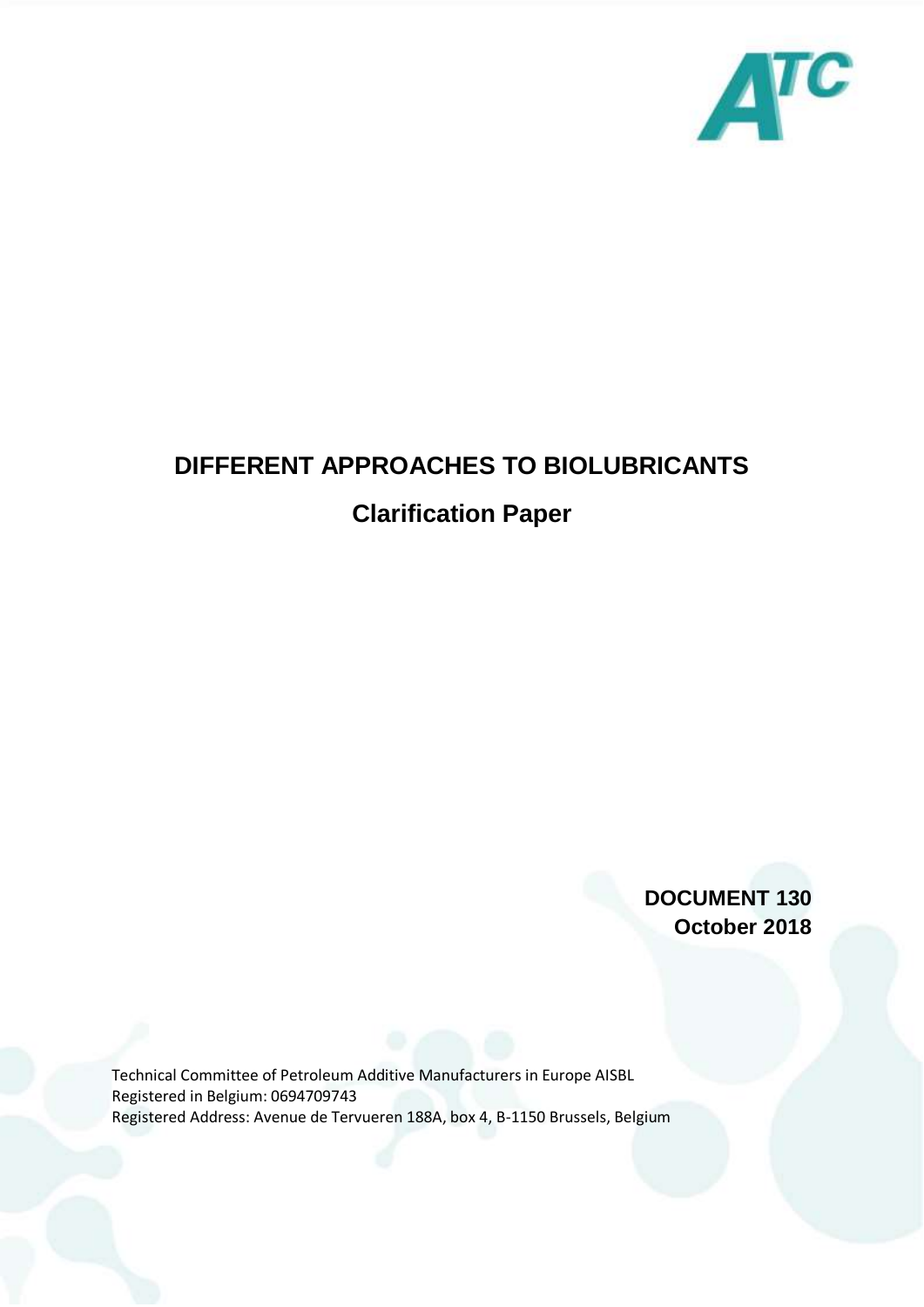## **"Biolubricants" and environmental standards associated with the lubricant additive supply chain**

ATC, the Technical Committee of Petroleum Additive Manufacturers in Europe, with a current membership of thirteen specialty chemical manufacturers (12 full time and 1 associate member), has developed a consensus position defining the term 'biolubricant' and supporting a common understanding of this term throughout the lubricant additive industry.

There are currently various different approaches used to define a "biolubricant", some of which are presented in the following overview. Until recently this term has been used flexibly to describe any lubricant containing a significant amount of biodegradable components. However, there is now a clear differentiation between the terms 'biodegradable lubricant' and 'bio-lubricant' based on the amount of measurable renewable material that the lubricant contains.

According to EN standard 16807:2017, a product described as a 'bio-lubricant' must contain at least 25% renewable material. In contrast, a lubricant can be described as 'biodegradable' without qualifying as a 'bio-lubricant'. This situation is not entirely satisfactory and could be confusing to consumers and other end users. The purpose of this paper is therefore to standardize the use of the appropriate terminology in the lubricant additive supply chain.

Appendix 1 compares the different requirements of several common environmental standards, labelling schemes and specifications applicable to lubricants that have a favourable environmental profile. It is produced in a way that a quick comparison is possible, although for a detailed comparison the original documents must be studied.

- The requirements to be met by a biolubricant (or bio-based lubricant) can be assessed either on **the finished product** or on the **individual components**. Only the standard EN 16807:2017 fully relies on the finished lubricant in its definition. Other environmental standards usually focus on the environmental profile of individual components, although some offer an alternative approach by measuring certain characteristics of the finished product (e.g. aquatic toxicity).
- There are environmental standards which address **specific end use markets** (e.g. EPA VGP for vessels operating in US waters, OSPAR for offshore use in the North-East Atlantic) and there are others with **a broader scope** (e.g. EU Ecolabel, German "Blue Angel" etc).
- Most of the environmental standards require a formal assessment of supporting data by (or on behalf of) a national government whereas the EPA VGP is a selfassessment scheme containing definitions of "biodegradable", "not bioaccumulative" and "minimally toxic" which are aligned to the EU Ecolabel criteria for lubricants (2014), as well as other European environmental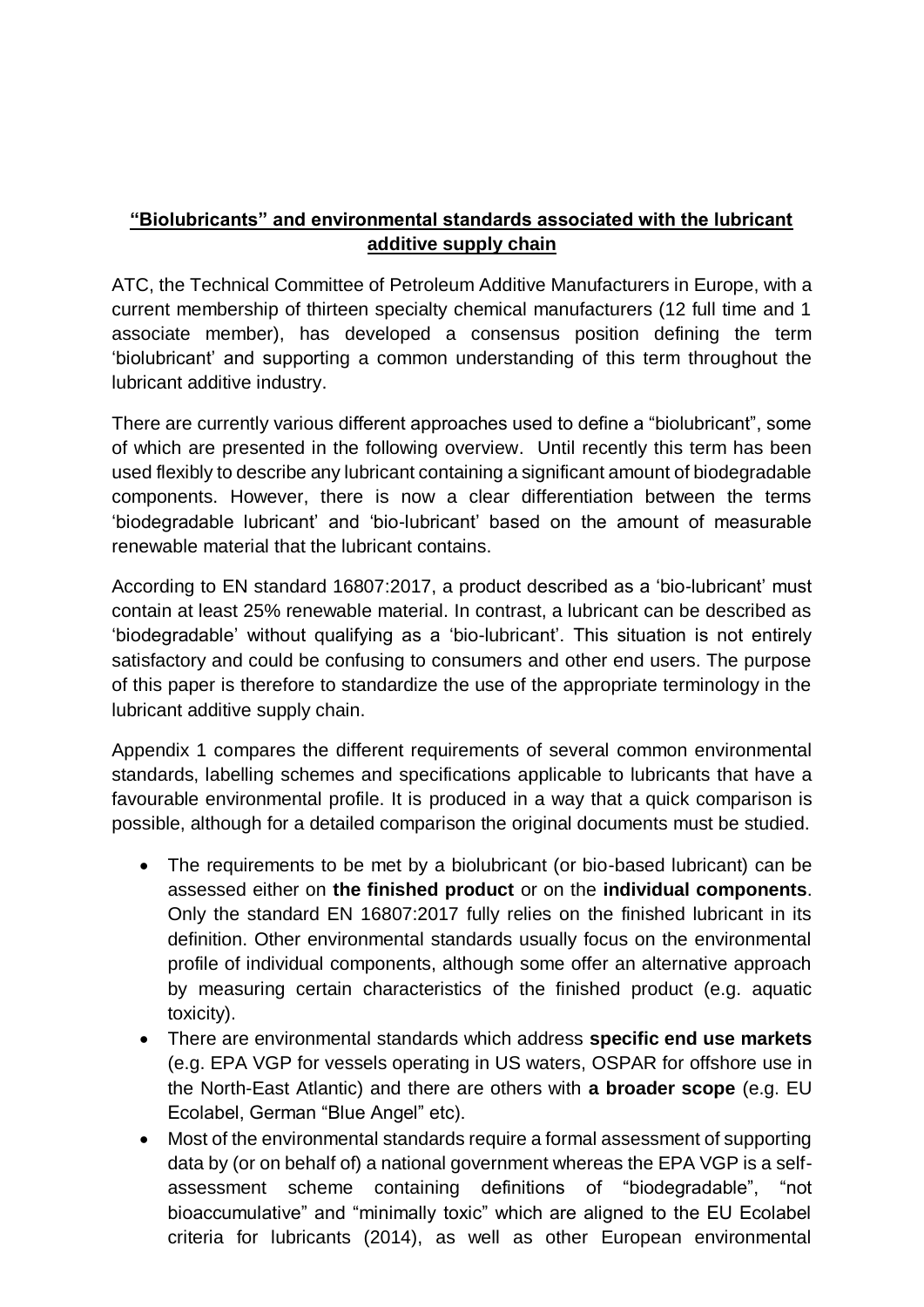standards that are commonly applied to lubricants that are "environmentally acceptable".

- Most of the environmental standards **exclude specific hazardous substances**, e. g. those which are classified as CMR or SVHC, and some have a **positive list** of assessed components or substances (e.g. EU Ecolabel LuSC list, OSPAR PLONOR list).
- Considering the **environmental fate** (**biodegradation/bioaccumulation) and aquatic toxicity requirements**, the environmental standards with a broader scope show different ambition levels depending on the application. Most demanding are those concerning total loss lubricants (e.g. chainsaw oils, concrete release agents etc.) whereas those for accidental loss lubricants (e. g. hydraulic oils or closed gear oils) are less demanding.
- There is no consensus on a **minimum renewable material content** among the various environmental standards. Currently, only the EN 16807:2017 include a criterion with regard to a minimum content. The EU Ecolabel standard in force from 1<sup>st</sup> January 2019 will contain a renewable content criterion but is voluntary rather than mandatory. However, for an ecolabel fluid to be described as a 'biolubricant' it will need to contain a minimum, measured amount of renewable material.

In summary, the ATC consider that the descriptor 'biolubricant' should be used only if the lubricant contains at least 25% renewable content as measured by an acceptable method.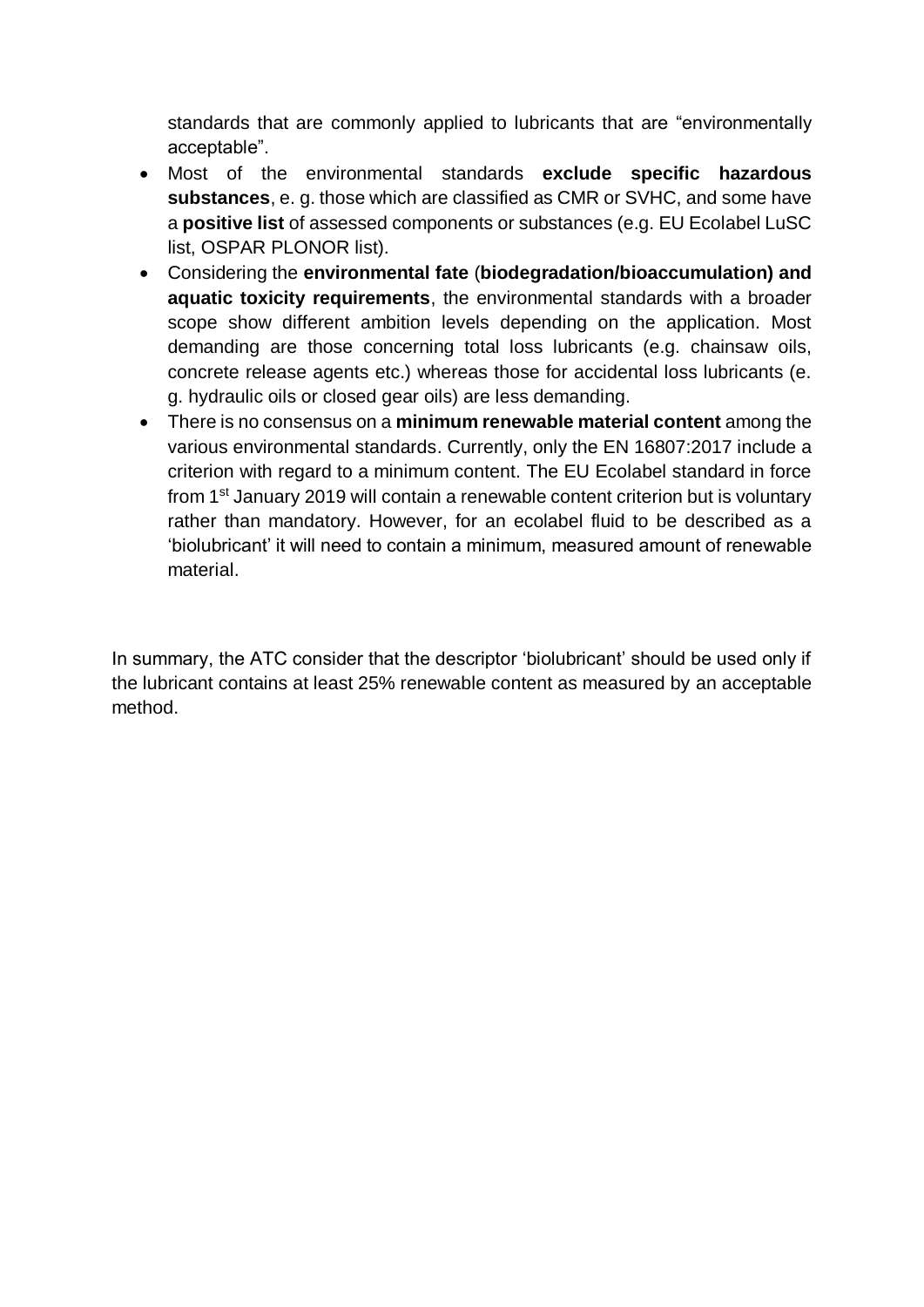Appendix 1: Comparison of criteria for environmental standards relevant for the lubricant additive supply chain

|                                                          | <b>European</b><br><b>Eco-label</b><br><b>Lubricants agreed</b><br>criteria: 2018                                   | <b>German Blue Angel</b><br><b>RAL-UZ 178: 2014</b>                                                         | <b>Swedish Standard</b><br><b>Hydraulics SS 15</b><br>54 34: 2015                                           | <b>OSPAR</b>                                                  | <b>US EPA Vessel General</b><br><b>Permit (VGP) and small</b><br><b>Vessel General Permit</b><br>(sVGP):2013           | <b>Bio-lubricants EN</b><br>16807: 2017                                                           |
|----------------------------------------------------------|---------------------------------------------------------------------------------------------------------------------|-------------------------------------------------------------------------------------------------------------|-------------------------------------------------------------------------------------------------------------|---------------------------------------------------------------|------------------------------------------------------------------------------------------------------------------------|---------------------------------------------------------------------------------------------------|
| Area of application                                      | Extensive                                                                                                           | Extensive                                                                                                   | <b>Hydraulic Fluids</b>                                                                                     | Chemicals used in<br>offshore exploration<br>in the North Sea | Fluids used in/on vessels<br>operating in US inland and<br>coastal water.                                              | Lubricant types<br>described by ISO<br>6743                                                       |
| Testing of<br>components or final<br>lubricant           | Main focus on<br>components, but<br>testing final lubricant<br>permitted for aquatic<br>toxicity                    | Main focus on<br>components, but<br>testing final lubricant<br>permitted for aquatic<br>toxicity            | Focus on<br>components, or final<br>lubricant if one<br>component is<br>present in $> 95%$<br>concentration | Components                                                    | Not specified; testing of<br>components and/or final<br>lubricant permitted (Note<br>1)                                | Final lubricant (Note<br>2)                                                                       |
| Restrictions due to<br>excluded or limited<br>substances | Yes                                                                                                                 | Yes                                                                                                         | Sensitizing<br>substances only                                                                              | <b>No</b>                                                     | <b>No</b>                                                                                                              | <b>No</b>                                                                                         |
| Biodegradability<br>limits                               | Yes, depending on<br>application $> 75$ -<br>95% of final lubricant<br>should be readily<br>biodegradable           | Yes, depending on<br>application > 95% of<br>final lubricant should<br>be readily<br>biodegradable          | Yes, $> 95%$ of final<br>lubricant should be<br>biodegradable (Note<br>3)                                   | $Yes, > 60\%$<br>according to OECD<br>306 (Note 4)            | Yes, $\geq 90\%$ for oil-based<br>final lubricants and $\geq 75\%$<br>of lubricating grease<br>should be biodegradable | Yes, $\geq 60\%$ for oil-<br>based final lubricants<br>and $\geq 50\%$ for<br>lubricating greases |
| Bioaccumulation<br>limits                                | Yes, for non-<br>biodegradable<br>components; not<br>acceptable range of<br>$log$ Kow from $\geq$ 3<br>and $\leq 7$ | Yes, for non-<br>biodegradable<br>components; not<br>acceptable range of<br>$log Kow \geq 3$ . (Note<br>5), | <b>No</b>                                                                                                   | Yes, not acceptable<br>range of log Kow ≥ 3.                  | <b>No</b>                                                                                                              | <b>No</b>                                                                                         |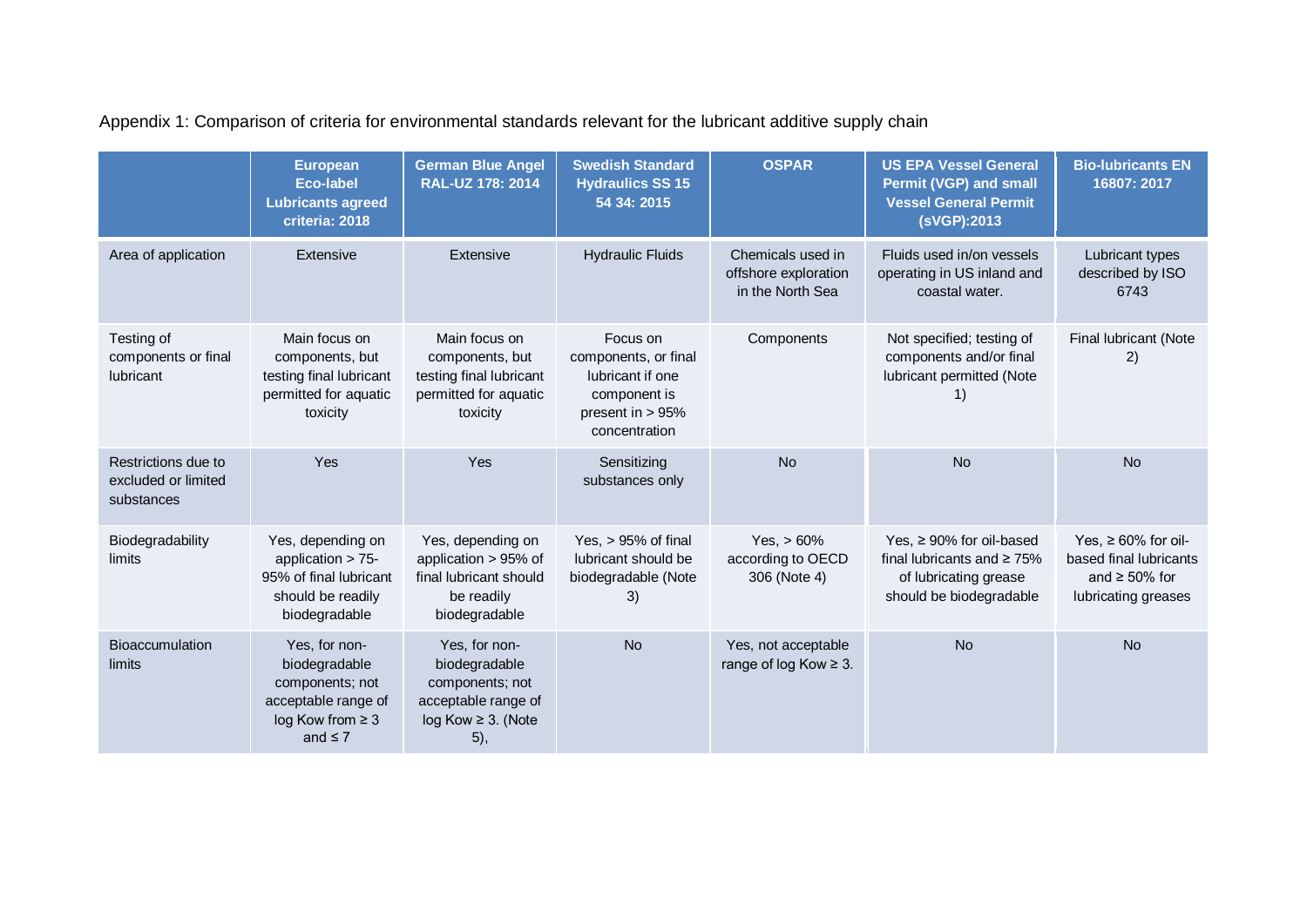|                                        | <b>European</b><br><b>Eco-label</b><br>lubricants agreed<br>criteria: 2018                                      | <b>German Blue</b><br>Angel RAL-UZ 178:<br>2014                                                           | <b>Swedish Standard</b><br><b>Hydraulics SS 15</b><br>54 34: 2015               | <b>OSPAR</b>                                                                                                         | <b>US EPA Vessel General</b><br><b>Permit (VGP) and small</b><br><b>Vessel General Permit</b><br>(sVGP): 2013 | <b>Bio-lubricants EN</b><br>16807: 20172017                                                                                                        |
|----------------------------------------|-----------------------------------------------------------------------------------------------------------------|-----------------------------------------------------------------------------------------------------------|---------------------------------------------------------------------------------|----------------------------------------------------------------------------------------------------------------------|---------------------------------------------------------------------------------------------------------------|----------------------------------------------------------------------------------------------------------------------------------------------------|
| Aquatic toxicity limits                | Yes, limits vary<br>depending on<br>application and<br>whether<br>components tested<br>or final lubricant       | Yes, limits vary<br>depending on<br>application and<br>whether<br>components tested<br>or final lubricant | Yes, $LC/EC/IC_{50}$ ><br>100 mg/L for<br>components<br>present at $\geq 5\%$ . | Yes, $LC_{50}$ limits                                                                                                | Yes, limits vary depending<br>on whether components<br>tested or final lubricant                              | Yes, $LC/EC_{50} > 100$<br>mg/L, or final<br>lubricant not<br>classified as<br>dangerous to the<br>environment if<br>relying on<br>component data  |
| Minimum<br>renewability content        | No (Note 6)                                                                                                     | No (Note 6)                                                                                               | <b>No</b>                                                                       | <b>No</b>                                                                                                            | <b>No</b>                                                                                                     | Yes, $\geq 25\%$<br>measured by an<br>acceptable method                                                                                            |
| Technical<br>requirements<br>specified | Yes, for some<br>applications (e.g.<br>KWF, ISO, DIN, or<br>NMMA); fit for<br>purpose for other<br>applications | Yes, for some<br>applications (e.g. KWF,<br>ISO, DIN); fit for<br>purpose for other<br><b>lubricants</b>  | Yes                                                                             | <b>No</b>                                                                                                            | <b>No</b>                                                                                                     | Yes, for some<br>applications (e.g.<br>ISO, DIN); technical<br>performance to be<br>confirmed between<br>formulator and end<br>user for other uses |
| Positive List                          | Yes, LuSC list                                                                                                  | <b>No</b>                                                                                                 | <b>No</b>                                                                       | Yes, PLONOR list and<br>"Offshore Chemical<br>Notification Scheme<br>List of Notified and<br><b>Ranked Products"</b> | <b>No</b>                                                                                                     | Not applicable                                                                                                                                     |

Note 1 – Lubricants that qualify for EU Ecolabel, Blue Angel, Convention for the Protection of the Marine Environment of the North-East Atlantic (OSPAR), Nordic Swan, Swedish Standards (SS 155434 (Hydraulic) and 155470 (Grease, not considered here) or EPA Design for Environment automatically satisfy VGP criteria for an Environmentally Acceptable Lubricant (note that Nordic Swan for Lubricants no longer exists)

Note 2 – Testing final lubricant for aquatic toxicity is not required where adequate data at 3 trophic levels is available for all intentionally-added components present ≥ 0.1%